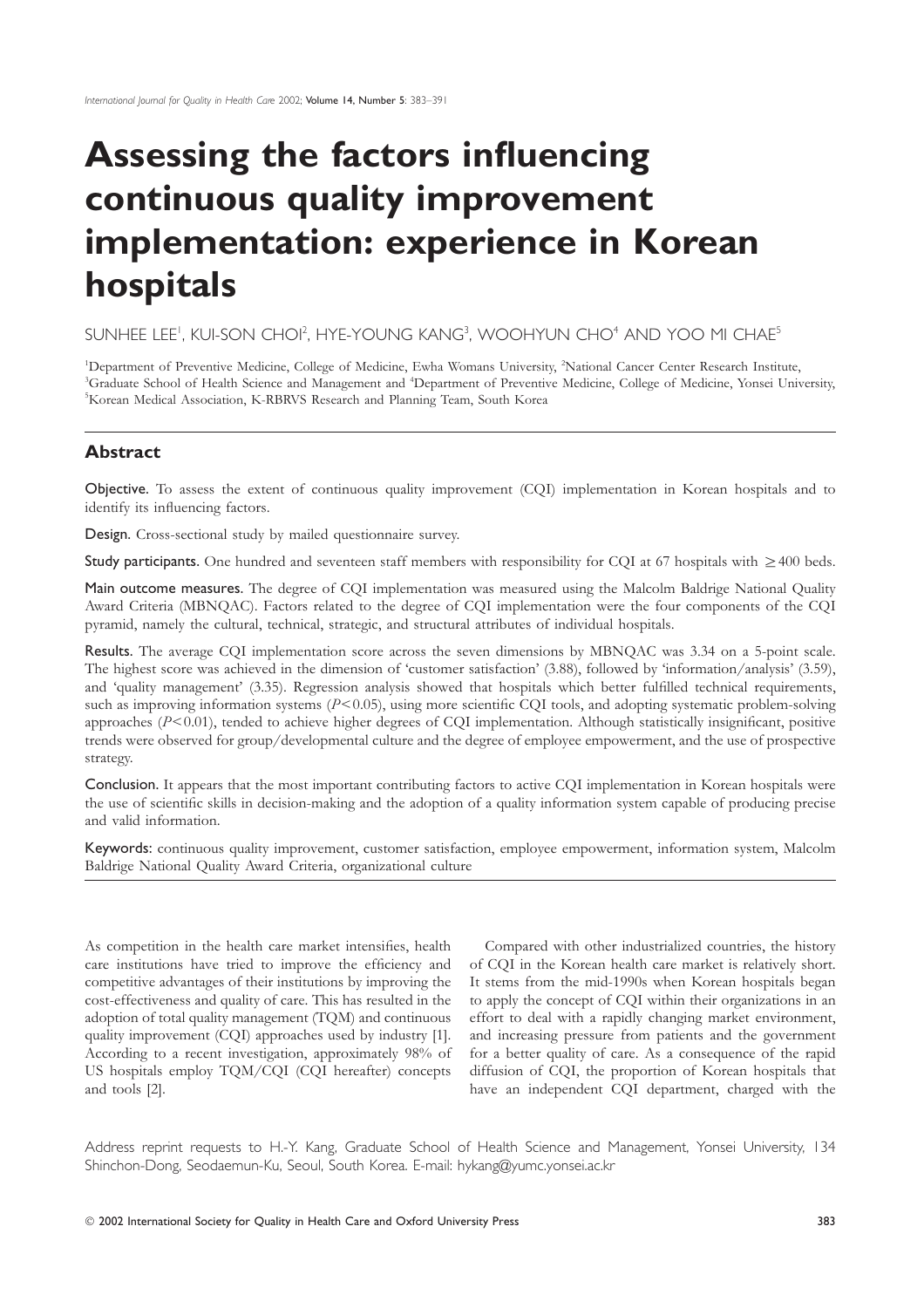development and management of institution-wide CQI pro- institutions in the early stages of CQI introduction. In par-

and quality of the CQI programs performed in individual institutions vary considerably. A number of studies have been carried out to explain this variation. Among the most prominent studies were those conducted by Shortell *et al.* [4,5] **Methods** and Boerstler *et al.* [6], which suggested that authoritative and hierarchical cultures, and top-down management ap-<br>proaches with limited employee empowerment are barriers<br>to the facilitation of COI Findings from several other studies The framework of this study, designed to assess

to the fucitation of COI. Finalney from several other smalles <sup>1</sup> fac funnework of this study, designed to assess the factors of the streak of the streek of the streek of the streek of the streek of the streek of the stre

investigated organizational factors that influenced the suc- and allowed them decision-making autonomy. cessful implementation of CQI in Korean hospitals using *Technical component*. This reflects the abilities of employees

grams, reached around 50, 75, and 72% for 400–599, 600–799, ticular, the experience of Korean hospitals, which have limited and >800 bed hospitals, respectively, in the year 2000 [3]. experience in using the CQI approach, provides valuable Despite the worldwide application of CQI, the extent information to those that are planning or starting to adopt d quality of the COI programs performed in individual COI into their health care industry.

diffusion of CQI over a relatively short period, we feel of CQI in many respects, we hypothesized that hospitals that it is time to assess systematically the extent of CQI having greater aspects of group or developmental c that it is time to assess systematically the extent of CQI having greater aspects of group or developmental culture<br>implementation in Korean hospitals, and to identify those would be more likely to achieve a higher degree implementation in Korean hospitals, and to identify those would be more likely to achieve a higher degree of CQI organizational factors that affect the facilitation of CQI. implementation. In addition, it was hypothesized that the Therefore, this study was carried out to assess the status of degree of CQI implementation would be positively correlated CQI implementation in Korean hospitals. Furthermore, we with the extent to which hospitals empowered with the extent to which hospitals empowered their employees

the CQI pyramid concept, in an attempt to examine more to use CQI tools. The sophistication of information systems comprehensively the dynamics between CQI implementation and the scientific and systematic problem-solving skills that the organization possesses are also important aspects of this will be of great use to institutions who are developing component [5]. In addition, the level of process orientation strategies to improve CQI implementation, and to those was believed to be a critical element. It was hypothesized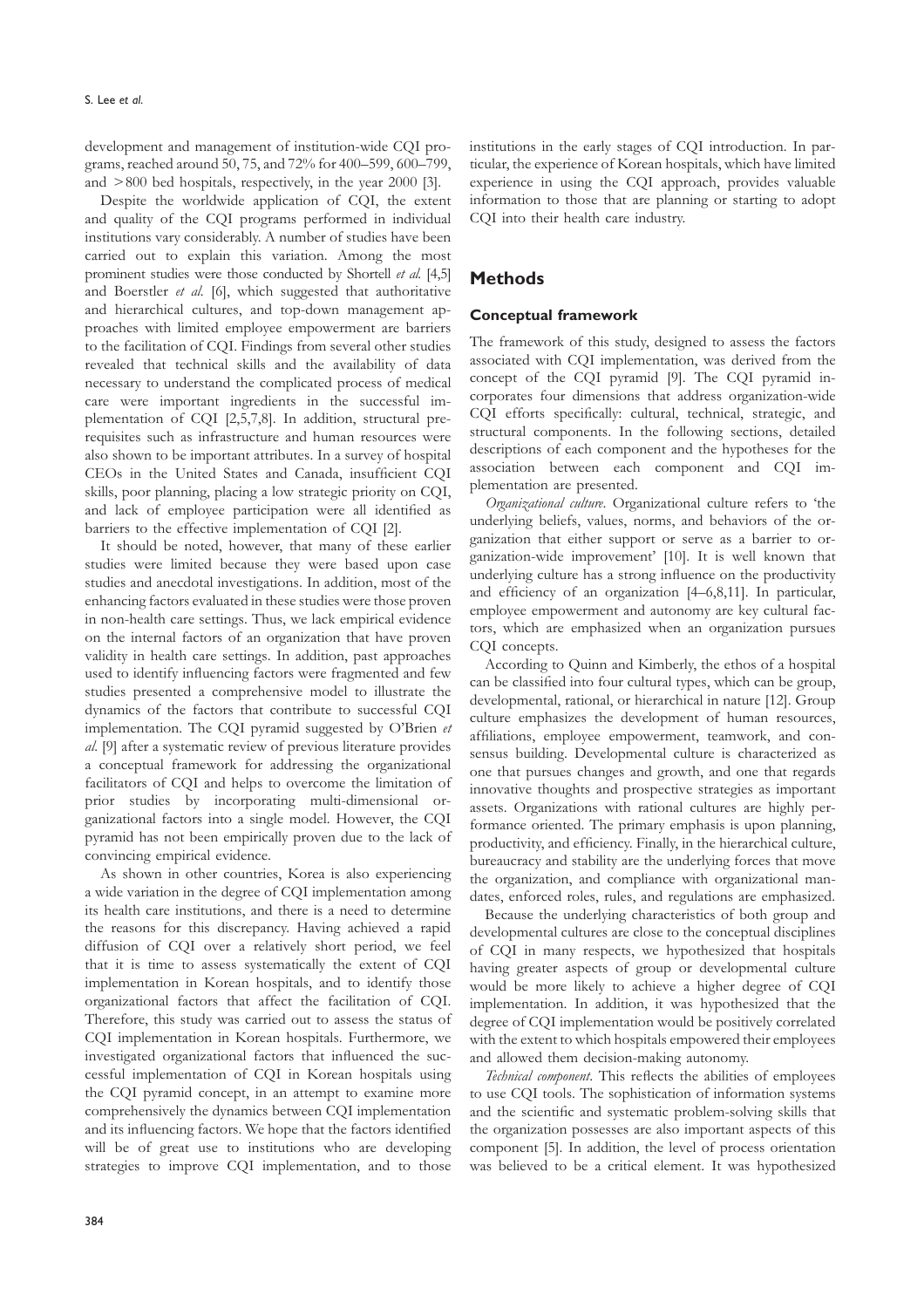that hospitals supported by greater technical capabilities would both the CQI hospitals (4.3%) and non-responding hospitals

*Strategic component*. The strategic component indicates the portion (10%) of the public hospitals. organization's overall strategic direction or behavior [5]. According to strategic type, organizations can be classified into **Survey questionnaire**<br>three groups: defenders, analyzers, and prospectors [13].<br>While defenders maintain existing programs instead of pure The questionnaire institutions. Based on earlier studies [4,8], which found re-<br>lationships between strategic type and CQI implementation, components of the CQI pyramid.<br>we hypothesized that institutions taking the prospective ap-<br> $Degree of CQI$ 

infra-structural entities supporting CQI activities, for example, Baldrige National Quality Award Criteria (MBNQAC), as<br>coordinating committees, councils, task forces, work groups, developed by the United States Chamber of

a mailed questionnaire sent to the directors of CQI de- *Four components of the CQI pyramid*. These comprise: (1) partments at each of the hospitals. For hospitals without a organizational culture; (2) technical component; (3) strategic CQI department, the person most responsible for CQI component; and (4) structural component. activities or in charge of hospital accreditation was chosen. *(1) Organizational culture*. To define the type of culture the unit of analysis for inter-hospital comparisons. and hierarchical culture.

tend to perform the activities required by CQI better. (3.4%), whereas non-CQI hospitals contained a higher pro-

While defenders maintain existing programs instead of pur-<br>suing changes prospectors respond to environmental changes section, we measured the degree of CQI implementation in suing changes, prospectors respond to environmental changes section, we measured the degree of CQI implementation in<br>quickly. Those classified as analyzers have a tendency to each organization, and the second section compr make changes only after analyzing the outcomes from other subsections, each of which included questions about the institutions. Based on earlier studies [4.8] which found re- extent to which the organization fulfilled each

we hypothesized that institutions taking the prospective ap-<br>proced were more likely to actively implement COI than of CQI implementation was defined as the extent to which proach were more likely to actively implement CQI than of CQI implementation was defined as the extent to which<br>those adopting analytical or defensive strategies.<br>The institution employs the CQI concept and tools in its<br>fr *Structural component*. The structural component refers to management protocol. It was measured using the Malcolm

**Study population and data collection** of the directors from quality improvement departments of selected hospitals. We excluded the 15 items, which panel We restricted the study population to large hospitals with members agreed were irrelevant to the circumstances of  $\geq$  400 beds because the dissemination of CQI in Korea has Korean hospitals or which showed low internal consistency been limited to larger hospitals. A total of 108 hospitals were by Cronbach's alpha. As a result, the remaining 43 items identified to be eligible for the study, which represented were included in the study. For each question, the respondents approximately 13% of all Korean hospitals. A survey was rated their hospitals on a 5-point scale, where 1 referred to conducted between 15 September and 30 October 2000 by strong disagreement, 3 to neutral, and 5 to strong agreement.

After two reminders to non-respondents, a total of 129 that dominates in individual hospitals, we used the survey subjects from 79 hospitals completed the questionnaire (re- instrument developed by Zammuto and Krakower, which sponse rate 73.1%). After excluding 10 non-CQI hospitals, was derived from Quinn and Kimberly's competing value which informed us that they did not apply COI concepts or models [4,12,17]. The instrument is composed of 20 questions perform any CQI activities, and two hospitals that submitted divided into five dimensions: institutional character, leader, incomplete answers for key data elements, 117 responses cohesion, main concern of organization, and reward system. from the remaining 67 hospitals were used in the analysis Each dimension is composed of four questions and each (effective response rate 62.0%). For hospitals with more than question describes characteristics of the dimension for each one respondent, we used mean within-hospital responses as of the four cultural types: group, developmental, rational,

The average number of beds (550) for non-responding In general, each organization has mixed characteristics of hospitals was significantly smaller than that of the participating the four cultural types with varying degrees of emphasis, so hospitals (667; *P*<0.05) (Table 1). Among the responding it is unrealistic to fit an organization into only one of the hospitals, non-CQI hospitals had a smaller number of beds four cultural types. Thus, instead of choosing one cultural (average 456) than CQI hospitals (697; *P*<0.001). Moreover, type, respondents were asked to distribute 100 points among a greater proportion of the CQI hospitals (50.7%) had the four descriptions for each cultural type on the basis of teaching status than non-CQI hospitals (40.0%) or non- the extent to which the description matched with the culture responding hospitals (31.0%) (Table 2). There was no sig- of their institutions. To test the hypothesis that hospitals nificant difference between CQI hospitals (44.9%) and non- with more group or developmental culture are more likely CQI hospitals (30.3%) in terms of the proportion of urban to achieve a higher degree of CQI implementation, the hospitals. The proportion of public hospitals was similar for mean value of the combined points assigned to group and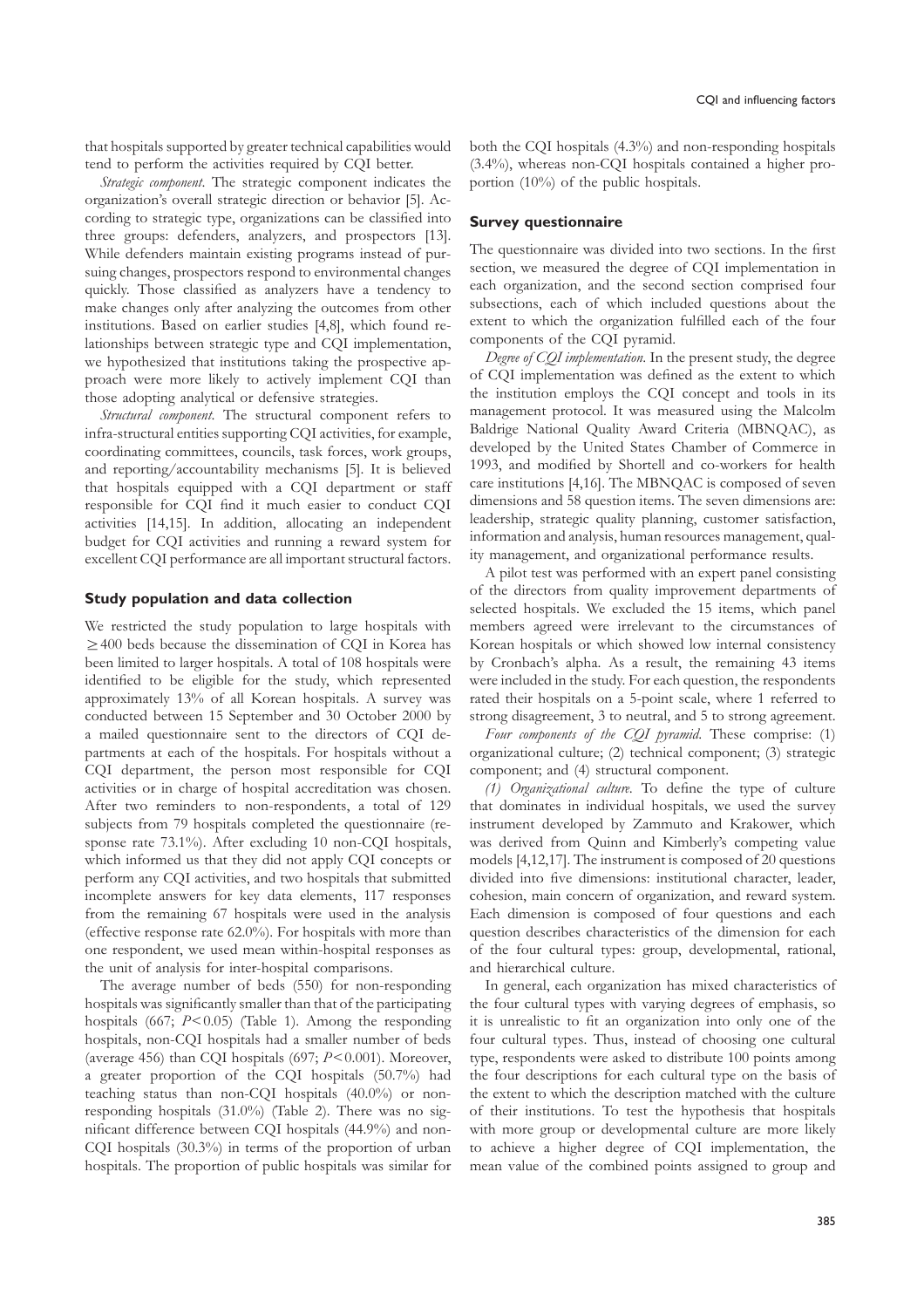|       | Responding hospitals     |                     |               | Non-responding<br>hospitals |
|-------|--------------------------|---------------------|---------------|-----------------------------|
|       | CQI hospitals            | Non-CQI hospitals   | Mean          |                             |
|       | $697 + 319$ <sup>1</sup> | $456 + 418^{\circ}$ | $667 + 313^2$ | $550 + 169^2$               |
| Total | いり                       | 10                  |               | 29                          |

Table 1 Average bed number in the hospitals surveyed

Non-CQI hospitals, hospitals responding that they do not apply CQI concepts or perform any CQI activities; CQI hospitals, the rest of the responding hospitals.

<sup>1</sup>P<0.001 (mean difference between CQI and non-CQI hospitals); <sup>2</sup>P<0.05 (mean difference between responding and non-responding hospitals).

Table 2 Baseline characteristics of the hospitals surveyed

|                                                                     | Responding hospitals                                                 |                              |                                                | Non-responding<br>hospitals $(N = 29)$ |
|---------------------------------------------------------------------|----------------------------------------------------------------------|------------------------------|------------------------------------------------|----------------------------------------|
| <b>Characteristics</b>                                              | CQI hospitals <sup>1</sup> ( $N = 69$ ) Non-CQI hospitals<br>$N(\%)$ | $(N = 10)$<br>$N($ %)        | Mean $(N = 79)$<br>$N\left(\frac{0}{0}\right)$ | $N(\%)$                                |
| Teaching hospital<br>Urban hospital <sup>2</sup><br>Public hospital | 35(50.7)<br>31(44.9)<br>3(4.3)                                       | 4(40.0)<br>3(30.3)<br>(10.0) | 39 (49.4)<br>34(43.0)<br>4(5.0)                | 9(31.0)<br>15(51.7)<br>1(3.4)          |

1 Non-CQI hospitals, hospitals responding that they do not apply CQI concepts or perform any CQI activities; CQI hospitals, the rest of the responding hospitals.

<sup>2</sup>Urban hospitals, hospitals located in areas with population  $\geq$  3 million.

classified into two groups: those showing a mean value of at asked the respondents to select one of the three approaches least 50 points and those with a mean value of <50 points. that best described their hospital's usual least 50 points and those with a mean value of <50 points. that best described their hospital's usual response.<br>The first group was classified as having a predominantly (4) Structural component. To assess the degree of inf The first group was classified as having a predominantly group or developmental culture in their organizations.

powerment, respondents rated their institutions on a 5-point dependent CQI department; (2) whether the hospital allocated scale: a hospital allowing its employees a substantial degree an independent budget for CQI; and (3) of delegating power was awarded 5, a neutral degree of time employees working in the CQI department. delegating power 3, and minimal delegating power 1.

*(2) Technical component*. The technical abilities of the or- **Data analysis** ganization were measured using four dimensions: (1) whether or not CQI training programs were provided to employees; In order to examine the degree of CQI implementation (2) the number of major work units, from a total of eight. among the participating hospitals, the mean score acr agement, financing and accounting, purchasing and inventory items belonging to each of the seven dimensions and was control, and laboratory tests), which were equipped with a found to be satisfactory by the Cronbach test control, and laboratory tests), which were equipped with a computer-based automated system (i.e. the degree of im-<br>
To examine whether there were significant differences<br>
plementation of organization-wide information systems): (3) between CQI implementation scores of the hospitals plementation of organization-wide information systems); (3)

the institution usually employs to respond to changes in the model was defined as the average score across the seven external environment were evaluated using three strategic dimensions of MBNQAC. Finally, a full regression model

developmental culture was computed. Hospitals were then approaches, as suggested by Miles and Snow [13]. The survey

oup or developmental culture in their organizations. structural entities in place to carry out CQI programs, the<br>In addition, to measure the level of employee em-<br>survey determined: (1) whether the hospital had an insurvey determined: (1) whether the hospital had an inan independent budget for CQI; and (3) the number of full-

(2) the number of major work units, from a total of eight, among the participating hospitals, the mean score across the<br>in Korean hospitals (business management, patient affairs, seven dimensions of MBNQAC was computed. Th in Korean hospitals (business management, patient affairs, seven dimensions of MBNQAC was computed. The level of outpatient care in-patient care human resources man-<br>internal consistency reliability was evaluated for the q outpatient care, in-patient care, human resources man- internal consistency reliability was evaluated for the question

rating their institutions on a 5-point scale, according to the different cultural, technical, strategic, or structural charextent to which they are process- and system-oriented; and acteristics, *t*-tests and analysis of variance (ANOVA) were (4) assigning a 5-point scale to their institutions on the basis performed for each characteristic. Controlling for hospital of the degree to which they used scientific measurements bed number, four reduced regression models were performed with cultural, technical, strategic, or structural factors as *(3) Strategic component*. Types of strategic approaches that predictors, respectively. The dependent variable for each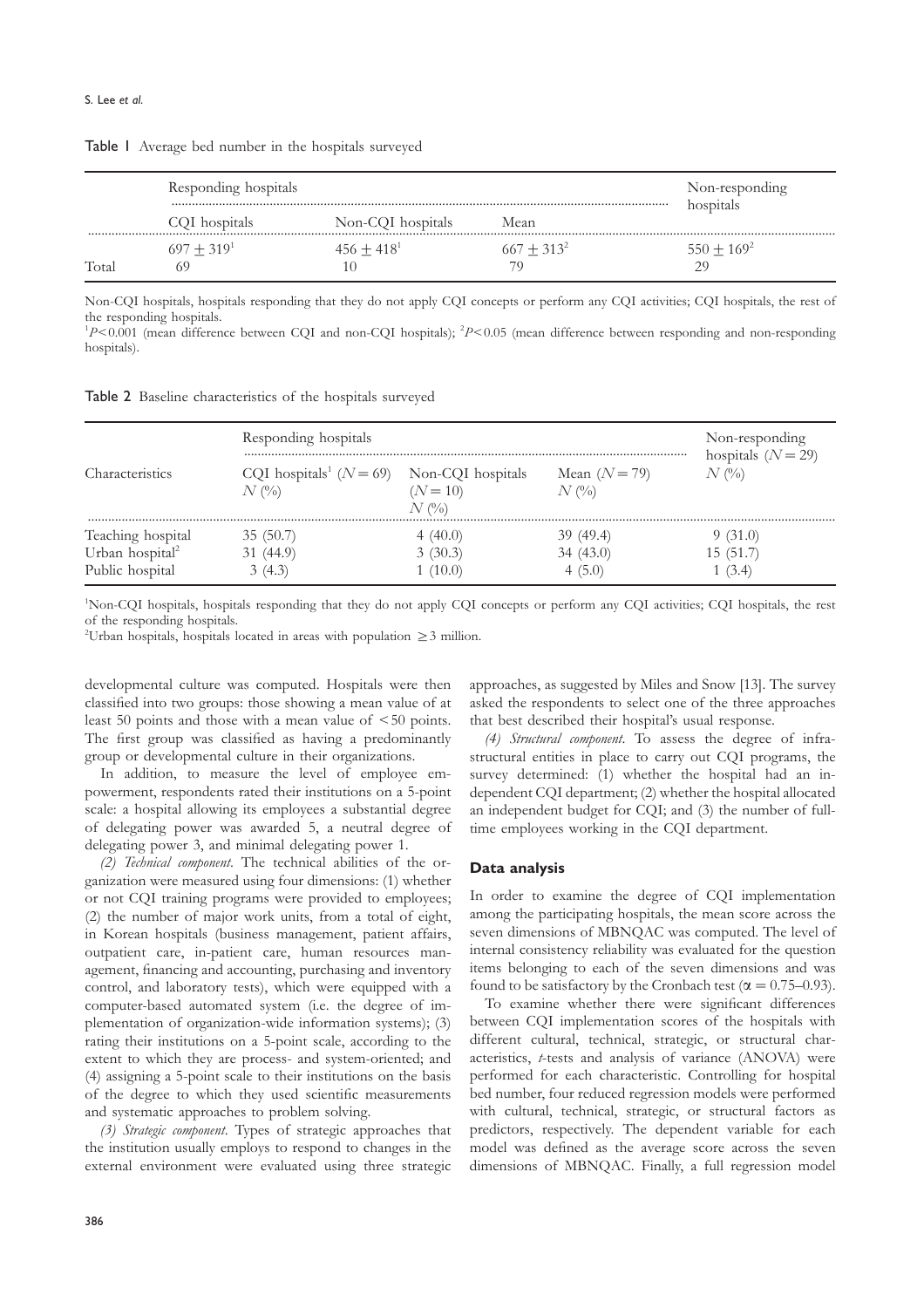| Dimension<br>(No. of question items) | CQI implementation score <sup>1</sup> |                           |                     |               |            |
|--------------------------------------|---------------------------------------|---------------------------|---------------------|---------------|------------|
|                                      | Hospital bed number                   |                           |                     | Mean          | $F$ value  |
|                                      | $400 - 599$<br>$(n = 31)$             | $600 - 799$<br>$(n = 15)$ | > 800<br>$(n = 21)$ |               |            |
| Leadership $(10)$                    | $3.13 + 0.67$                         | $3.12 + 0.62$             | $3.30 + 0.78$       | $3.20 + 0.69$ | 0.37       |
| Strategic quality planning (5)       | $3.01 \pm 0.49$                       | $3.13 + 0.61$             | $3.19 + 0.71$       | $3.10 + 0.59$ | 0.56       |
| Customer satisfaction (6)            | $3.77 + 0.62$                         | $4.06 + 0.52$             | $3.90 + 0.56$       | $3.88 + 0.58$ | 1.23       |
| Information and analysis (5)         | $3.38 \pm 0.54$                       | $3.70 + 0.59$             | $3.81 + 0.62$       | $3.59 + 0.60$ | $3.81^{2}$ |
| Human resources management (5)       | $2.94 + 0.51$                         | $3.22 + 0.60$             | $3.19 + 0.66$       | $3.08 + 0.58$ | 1.74       |
| Quality management (5)               | $3.27 + 0.63$                         | $3.30 + 0.61$             | $3.51 + 0.65$       | $3.35 + 0.63$ | 0.95       |
| Performance results (7)              | $3.07 + 0.57$                         | $3.24 + 0.68$             | $3.37 + 0.68$       | $3.20 + 0.63$ | 1.40       |
| Mean <sup>3</sup>                    | $3.23 + 0.46$                         | $3.40 + 0.48$             | $3.47 + 0.57$       | $3.34 + 0.50$ | 1.58       |

Table 3 CQI implementation scores using Malcolm Baldridge National Quality Award Criteria

1 Continuous quality improvement (CQI) implementation scores were computed for each of the seven dimensions of the Malcolm Baldridge National Quality Award Criteria by calculating the average for the respondents' rating of their hospitals on a 5-point scale (1=strongly disagree;  $2 =$  disagree;  $3 =$  neither agree nor disagree;  $4 =$  agree;  $5 =$  strongly agree).  $\frac{p}{2}P<0.05$ .

3 Mean scores across the seven dimensions.

The average score across the seven dimensions of MBNQAC<br>
(CQI implementation score, hereafter) was computed to be<br>
(CQI implementation score, hereafter) was computed to be<br>
3.34, which is within the range of 'neutral' to

As shown in Table 4, approximately 28.4% of the participating number in each of the above models. hospitals were classified as having a stronger disposition of The results of the full regression model show that hospitals group/developmental culture and showed a higher degree of with better information systems (*P*<0.05) and those using a CQI implementation (score = 3.53) than those having a scientific and systematic problem-solving approach  $(P<0.01)$ weaker disposition (3.27) ( $P = 0.0474$ ). Hospitals with the tended to show higher degrees of CQI implementation. While greatest emphasis on employee empowerment achieved a statistically insignificant, positive association greatest emphasis on employee empowerment achieved a statistically insignificant, positive associations were observed<br>higher implementation score (3.75) than those with medium for group or developmental culture, the degree higher implementation score (3.75) than those with medium (3.25) and low degrees of empowerment (2.98) ( $P = 0.0001$ ). empowerment, the use of a prospective strategy and the

The factors that described the degree of technical ability structural support.

was performed incorporating all the predictors from the to perform a CQI program, with the exception of the presence four reduced models, in order to examine the independent of a CQI training program, significantly affected the degree associations between each of these factors and the degree of of CQI implementation (*P*<0.01) (Table 5). CQI was adopted CQI implementation. more actively by hospitals with a better information system, and those that were more process oriented and used more scientific means and systematic problem-solving skills.

**Results Results Results Hospitals taking a prospective approach to determine their** primary strategic orientation (3.70) tended to conduct CQI **Degree of CQI implementation** more actively than those taking an analytical (3.22) or de-<br>fensive approach (3.30;  $P = 0.0143$ ) (Table 6). Finally, all

throughout the seven dimensions as the size of the hospital<br>increased, indicating that larger hospitals tend to carry out<br>carry out and an adjusted  $R^2 = 57.35$ ). On the other hand,<br>cQI activities more successfully than s **Association between the degree of CQI** of some of the structural factors, the overall statistical sig-<br> **implementation and the four components of CQI** implementation of the association between the degree<br> **pyramid** pyram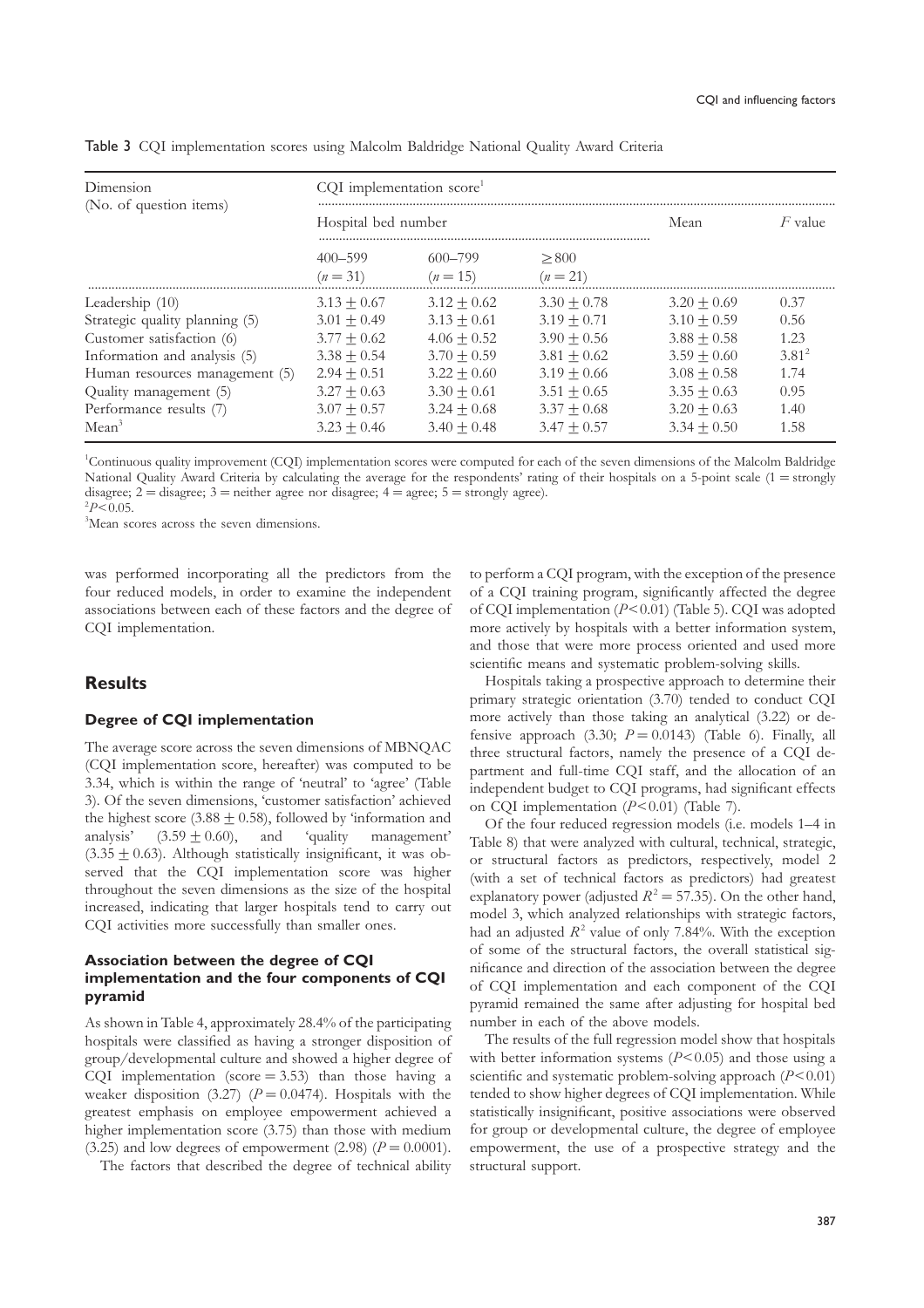### S. Lee *et al*.

Table 4 Hospitals' cultural characteristics and CQI implementation scores

| Cultural characteristics          | $n \ (\%)$ | Mean $score^1$ (SD) | $t$ - or $F$ -value | P value |
|-----------------------------------|------------|---------------------|---------------------|---------|
| Group/developmental culture score |            |                     |                     |         |
| < 50                              | 48 (71.6)  | 3.26(0.48)          | $-2.02$             | 0.0474  |
| > 50                              | 19 (28.4)  | 3.53(0.53)          |                     |         |
| Degree of employee empowerment    |            |                     |                     |         |
| Low                               | 15(22.4)   | 2.98(0.28)          | 15.98               | 0.0001  |
| Medium                            | 32(47.8)   | 3.25(0.33)          |                     |         |
| High                              | 20(29.8)   | 3.75(0.59)          |                     |         |
|                                   |            |                     |                     |         |

Low, strongly disagree or disagree; Medium, neither agree nor disagree; High, agree or strongly agree.

1 Mean continuous quality improvement (CQI) implementation score is an average score across the seven scales of MBNQAC on a 5-point scale (1 = strongly disagree; 2 = disagree; 3 = neither agree nor disagree;  $4 = \text{agree}$ ; 5 = strongly agree).

Table 5 Hospitals' technical capabilities and CQI implementation scores

| Technical capabilities               | $n \ (\frac{0}{0})$                                       | Mean $score^1$ (SD) | $t$ - or F-value | $P$ value |
|--------------------------------------|-----------------------------------------------------------|---------------------|------------------|-----------|
| Offers CQI training program          |                                                           |                     |                  |           |
| $\rm No$                             | 3(4.5)                                                    | 3.09(0.17)          | 0.88             | 0.3802    |
| Yes                                  | 64 (95.5)                                                 | 3.35(0.51)          |                  |           |
| Sophistication of information system |                                                           |                     |                  |           |
| Low <sup>2</sup>                     | 7(10.4)                                                   | 3.00(0.37)          | 5.74             | 0.0051    |
| Median <sup>2</sup>                  | 18 (26.9)                                                 | 3.13(0.45)          |                  |           |
| High <sup>2</sup>                    | 42 (62.7)                                                 | 3.49(0.49)          |                  |           |
| Degree of process- and system-focus  |                                                           |                     |                  |           |
| Low <sup>3</sup>                     | 3(4.5)                                                    | 3.11(0.42)          | 9.07             | 0.0003    |
| Median <sup>3</sup>                  | 15(22.4)                                                  | 2.93(0.30)          |                  |           |
| High <sup>3</sup>                    | 49 (73.1)                                                 | 3.48(0.49)          |                  |           |
|                                      | Usage of scientific/systematic problem-solving approaches |                     |                  |           |
| Low <sup>3</sup>                     | 9(13.4)                                                   | 2.82(0.41)          | 27.29            | 0.0001    |
| Medium <sup>3</sup>                  | 29(43.3)                                                  | 3.13(0.30)          |                  |           |
| High <sup>3</sup>                    | 29(43.3)                                                  | 3.71(0.43)          |                  |           |
|                                      |                                                           |                     |                  |           |

<sup>1</sup>Mean CQI implementation score is an average score across the seven scales of MBNQAC on a 5-point scale (1 = strongly disagree; 2 = disagree;  $3$  = neither agree nor disagree;  $4$  = agree;  $5$  = strongly agree).

2 Korean hospitals are divided into eight major work units. Scoring for this variable was based on the number of units equipped with a computer-based automated system and was ranked as follows: Low=Ζ4 equipped units; Medium=5–7 equipped units; High=all 8 units equipped.

<sup>3</sup>Low = strongly disagree or disagree; Medium = neither agree nor disagree; High = agree or strongly agree.

Table 6 Hospitals' strategic approach to change and CQI We examined the overall status of CQI implementation in<br>Korean hospitals with  $>400$  beds and determined which

| Approach<br>type                   | $n \ (\frac{0}{0})$              | Mean $score^1$ F value P value<br>(SD) |      |        | or preventing the establishment of the CQI approach in<br>individual hospitals. We also attempted to prove empirically                                                                                                      |
|------------------------------------|----------------------------------|----------------------------------------|------|--------|-----------------------------------------------------------------------------------------------------------------------------------------------------------------------------------------------------------------------------|
| Defender<br>Analyzer<br>Prospector | 17(25.4)<br>36(53.7)<br>14(21.0) | 3.30(0.47)<br>3.22(0.50)<br>3.70(0.41) | 4.54 | 0.0143 | the concept of the CQI pyramid, which is a theoretical<br>framework suggested by O'Brien et al. to describe facilitators<br>or inhibitors of CQI implementation [9].<br>The mean score computed across the seven dimensions |

 $2 =$  disagree;  $3 =$  neither agree nor disagree;  $4 =$  agree;  $5 =$  strongly

## **Discussion**

Korean hospitals with  $\geq 400$  beds, and determined which organizational attributes played a critical role in facilitating or preventing the establishment of the CQI approach in individual hospitals. We also attempted to prove empirically

<sup>1</sup>Mean CQI implementation score is an average score across the<br>seven scales of MBNQAC on a 5-point scale (1 = strongly disagree;<br> $2 =$  disagree:  $3 =$  neither agree nor disagree:  $4 =$  agree:  $5 =$  strongly disagree calculat agree).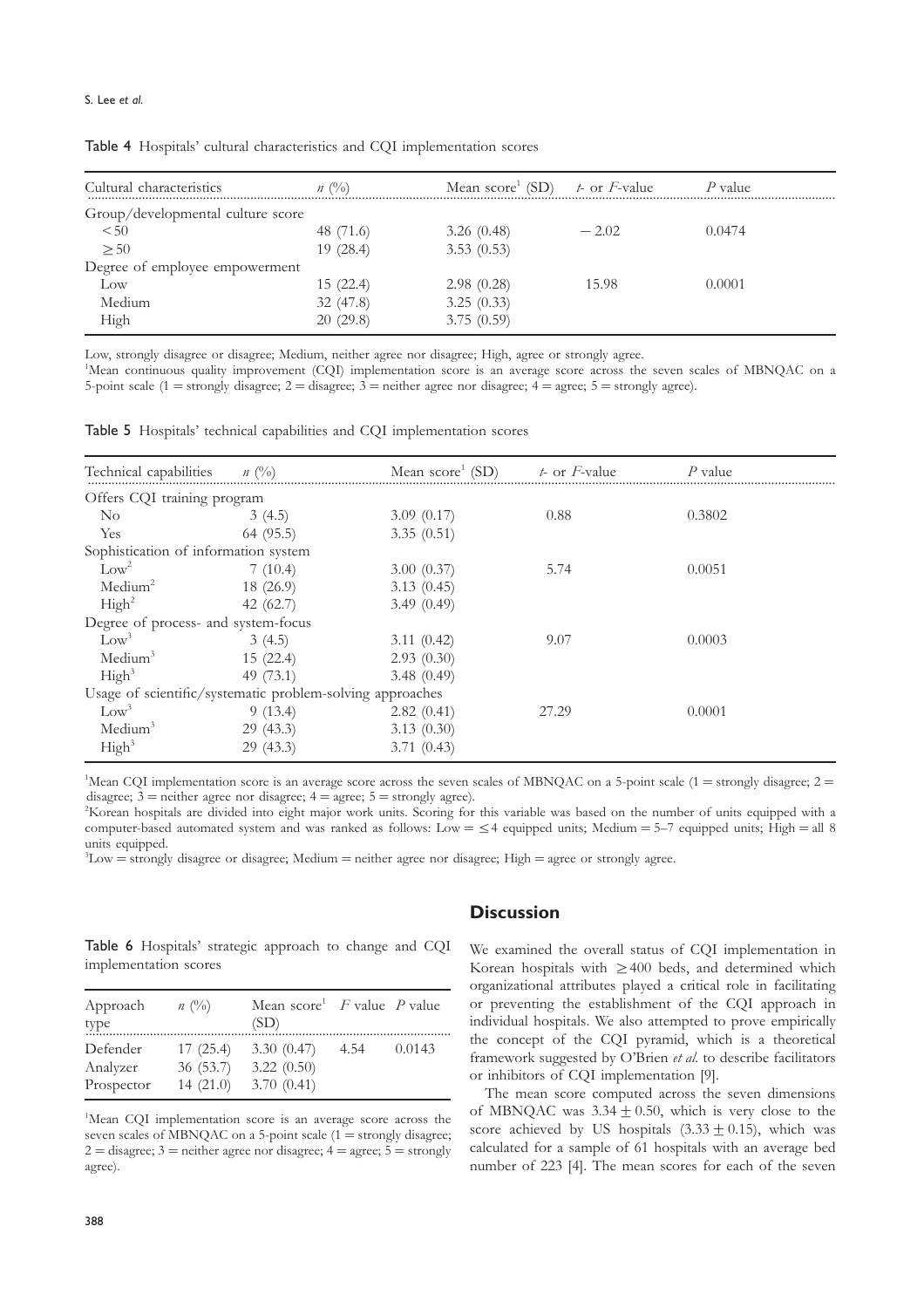| Structural support  | $n \ (\frac{0}{0})$ | Mean $score^1$ (SD) | t value | $P$ value |
|---------------------|---------------------|---------------------|---------|-----------|
| CQI department      |                     |                     |         |           |
| $\rm No$            | 25(37.3)            | 3.12(0.46)          | $-3.01$ | 0.0040    |
| Yes                 | 42 (62.7)           | 3.47(0.48)          |         |           |
| Full-time CQI staff |                     |                     |         |           |
| $\rm No$            | 23(34.3)            | 3.07(0.32)          | $-4.03$ | 0.0002    |
| Yes                 | 44 (65.7)           | 3.48(0.53)          |         |           |
| Budget for CQI      |                     |                     |         |           |
| $\rm No$            | 39 (58.2)           | 3.16(0.39)          | $-3.77$ | 0.0004    |
| Yes                 | 28 (41.8)           | 3.59(0.54)          |         |           |

Table 7 Hospitals' structural support and CQI implementation scores

<sup>1</sup>Mean CQI implementation score is an average score across the seven dimensions of MBNQAC on a 5-point scale (1 = strongly disagree;  $2 =$ disagree;  $3 =$ neither agree nor disagree;  $4 =$ agree;  $5 =$ strongly agree).

the neutral (3) to slightly agree (4) response categories, significant role in facilitating CQI implementation. At least suggesting ample room for improvement. three hypotheses arise to explain the difference in the results

technical component of the CQI pyramid was found to have the fact that Shortell's investigation did not include the the strongest impact on the facilitation of CQI among Korean additional covariates that are included in the current study. hospitals. In particular, the level of sophistication of the For instance, cultural variables were significant predictors in information system (i.e. automated computing system) and the current study in model 1, but their impacts were much of the analytical scientific skill and the systematic approach weakened by the introduction of the additional variables in used in the problem-solving process were the most significant the 'full' model.

In contrast to the finding of a previous study [4], the the requirements of the Hospital Standards Accreditation istically significant in the 'full' model. program and the government's Hospitals Services Evaluation Thirdly, dropping the 15 questions from the original program than by any internal strategic management need. MBNQAC in this study could be another explanation for Thus, for many Korean hospitals, CQI was not initiated the different study results. Finally, it is possible that the within the framework of strategic management requirement, different results are simply due to differences between Korean and the relationship between CQI and hospital management and US hospitals. strategies was limited. Several limitations of this study must be mentioned. Firstly,

CQI implementation score for the participating hospitals. influencing factors and degree of CQI implementation were This may be because structural elements have an indirect evaluated concurrently. Thus, the causal relationship between impact on CQI implementation, and serve as supporting roles the influencing factors and the degree of CQI implementation that enable the organization to fulfill its cultural, technical, and addressed in this study needs to be studied further. Secondly, strategic requirements. individual hospitals were evaluated on the basis of the re-

to that of the study by Shortell *et al.* [4], the results of our sponsible for CQI within their organizations, and, therefore, study showed a slight difference. For example, in Korean the degree to which this survey accurately represents the real hospitals, the presence of a group/developmental culture situation in individual hospitals is limited. In addition, certain

dimensions ranged from 3.08 to 3.88, all of which fit into and the degree of employee empowerment did not play a According to the regression results of the full model, the of the two studies. Firstly, the difference could result from

predictors of CQI implementation score. This finding is in Secondly, while Shortell *et al.* used only those dimensions agreement with a previous finding that the lack of an adequate that were coherent under factor analysis, dropping the cusinformation system and inadequate level of the technical tomer satisfaction and performance results scales, the present skills required for CQI served as barriers against the im- study used all the seven components of MBNQAC to measure plementation of CQI in a health care area [18]. Thus, our the degree of CQI implementation. To examine how sensitive findings confirm that relevant scientific analytical skills and our study results are to dropping the two components, we the establishment of a quality information system capable re-analyzed the regression models using only five components of managing valid data are key success factors for CQI of MBNQAC and compared the study results. Overall, the implementation.<br>In contrast to the finding of a previous study [4], the measured by adjusted  $R^2$ , was not significantly changed, and organization's overall strategic type was not found to be the directions of the relationship between the dependent significantly related to CQI implementation in our study. This variable and each explanatory variable remained the same. is probably because the initiation of CQI in Korea is more However, there was a noticeable change in the new analysis driven by external pressures, such as the need to meet results so that the variable of 'empowerment' became stat-

Structural factors were not significantly associated with the this study is based on a cross-sectional design, and both the Although the basic framework of this study is very similar sponses from only one or a small number of persons re-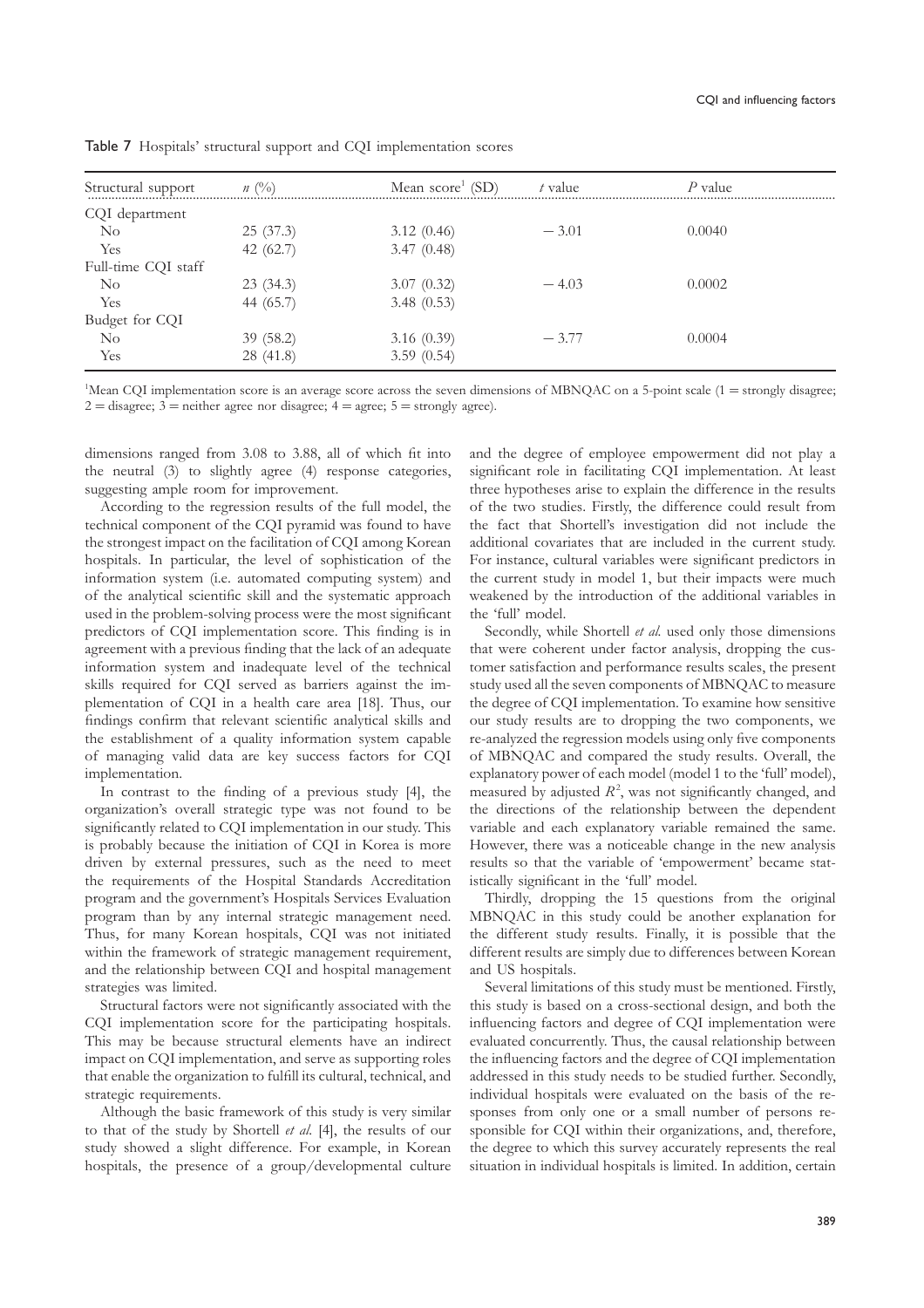|                                                       | $\overline{\phantom{0}}$<br>Model                             |                              | Model 2                                   | Model 3             |                | Model 4             |                   | Full model                                                    |                  |
|-------------------------------------------------------|---------------------------------------------------------------|------------------------------|-------------------------------------------|---------------------|----------------|---------------------|-------------------|---------------------------------------------------------------|------------------|
| Variables                                             | $\beta(\text{S.E.})$                                          | $\vdash$                     | $\vdash$<br>$\beta(S.E.)$                 | $\beta(S.E.)$       | $\vdash$       | $\beta(S.E.)$       | $\vdash$          | $\vdash$<br>$\beta(S.E.)$                                     |                  |
| Group/developmental culture score<br>Cultural factors | $\begin{array}{c} 0.15 \ (0.11) \\ 0.35 \ (0.06) \end{array}$ | $1.291$<br>6.21 <sup>2</sup> |                                           |                     |                |                     |                   | $\begin{array}{c} 0.04 \ (0.10) \\ 0.07 \ (0.07) \end{array}$ | $0.44$<br>1.03   |
| Empowerment<br>Technical factors                      |                                                               |                              |                                           |                     |                |                     |                   |                                                               |                  |
| CQI training<br>$\frac{1}{2}$                         |                                                               |                              |                                           |                     |                |                     |                   |                                                               |                  |
| Yes                                                   |                                                               |                              | $-1.43$<br>$-0.34(024)$                   |                     |                |                     |                   | (0.25)<br>0.24                                                | $-0.97$          |
| Information system                                    |                                                               |                              | $2.50^{1}$<br>$(0.02)$<br>0.05            |                     |                |                     |                   | $(0.02)$<br>0.04                                              | $2.24^{1}$       |
| Process-dominant                                      |                                                               |                              | $2.04^{1}$<br>(0.08)<br>0.16 <sub>0</sub> |                     |                |                     |                   | $(0.08)$<br>0.10                                              | $1.20$           |
| Scientific/systematic approach<br>Strategic approach  |                                                               |                              | $5.43^{2}$<br>(0.06)<br>0.35              |                     |                |                     |                   | (0.07)<br>0.28                                                | $4.03^{2}$       |
| Defender                                              |                                                               |                              |                                           |                     |                |                     |                   |                                                               |                  |
| Analyzer                                              |                                                               |                              |                                           | $-0.07(0.14) -0.45$ |                |                     |                   | $-0.04$ (0.10) $+0.41$                                        |                  |
| Prospector                                            |                                                               |                              |                                           | 0.38(0.18)          | $2.06^{\rm 1}$ |                     |                   | 0.20(0.14)                                                    | 1.43             |
| Structural factors                                    |                                                               |                              |                                           |                     |                |                     |                   |                                                               |                  |
| CQI department                                        |                                                               |                              |                                           |                     |                |                     |                   |                                                               |                  |
| $\frac{1}{2}$                                         |                                                               |                              |                                           |                     |                |                     |                   |                                                               |                  |
| Full-time CQI staffs<br>Yes                           |                                                               |                              |                                           |                     |                | 0.07(0.11)          | $0.61\,$          | 0.02(0.10)                                                    | 0.19             |
| $\frac{1}{2}$                                         |                                                               |                              |                                           |                     |                |                     |                   |                                                               |                  |
| Yes                                                   |                                                               |                              |                                           |                     |                | 0.28(0.11)          | $2.45^{1}$        | 0.04(0.06)                                                    | 0.66             |
| Budget to CQI                                         |                                                               |                              |                                           |                     |                |                     |                   |                                                               |                  |
| $\frac{1}{2}$ $\frac{1}{2}$                           |                                                               |                              |                                           |                     |                |                     |                   |                                                               |                  |
|                                                       |                                                               |                              |                                           |                     |                | 0.00007<br>(0.0003) | 2.25 <sup>1</sup> | 0.00001<br>(0.0003)                                           | 0.31             |
| Adjusted $R^2$ (%)                                    | 39.81                                                         |                              | 57.35                                     | $7.84$<br>2.82      |                | 17.66               |                   | 59.51                                                         | :<br>:<br>:<br>: |
| $\cal F$ value                                        | 15.11                                                         |                              | 18.21                                     |                     |                | 4.43                |                   | 8.84                                                          |                  |
| $P$ value                                             | $0.0001\,$                                                    |                              | 0.0001                                    | 0.0465              |                | 0.0033              |                   | 0.0001                                                        |                  |

S. Lee *et al* .